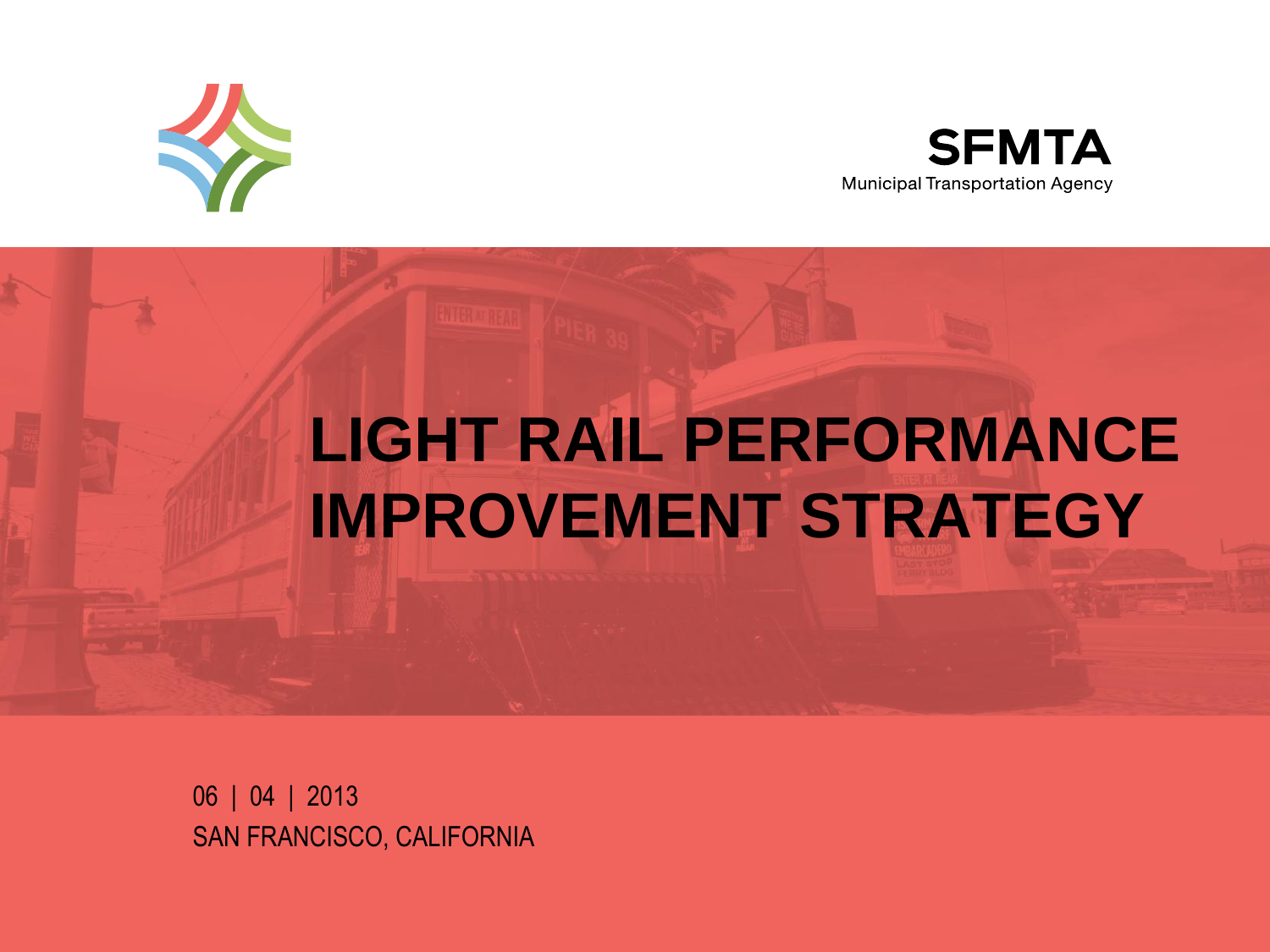

## **Status of Light Rail Service**

- Overall light rail ontime performance is under 50% in May
- One in five trips has a gap of 5 or more minutes above scheduled headway
- Peak service at capacity in subway
- Incidents in subway delaying all lines



#### Rail Delays by Type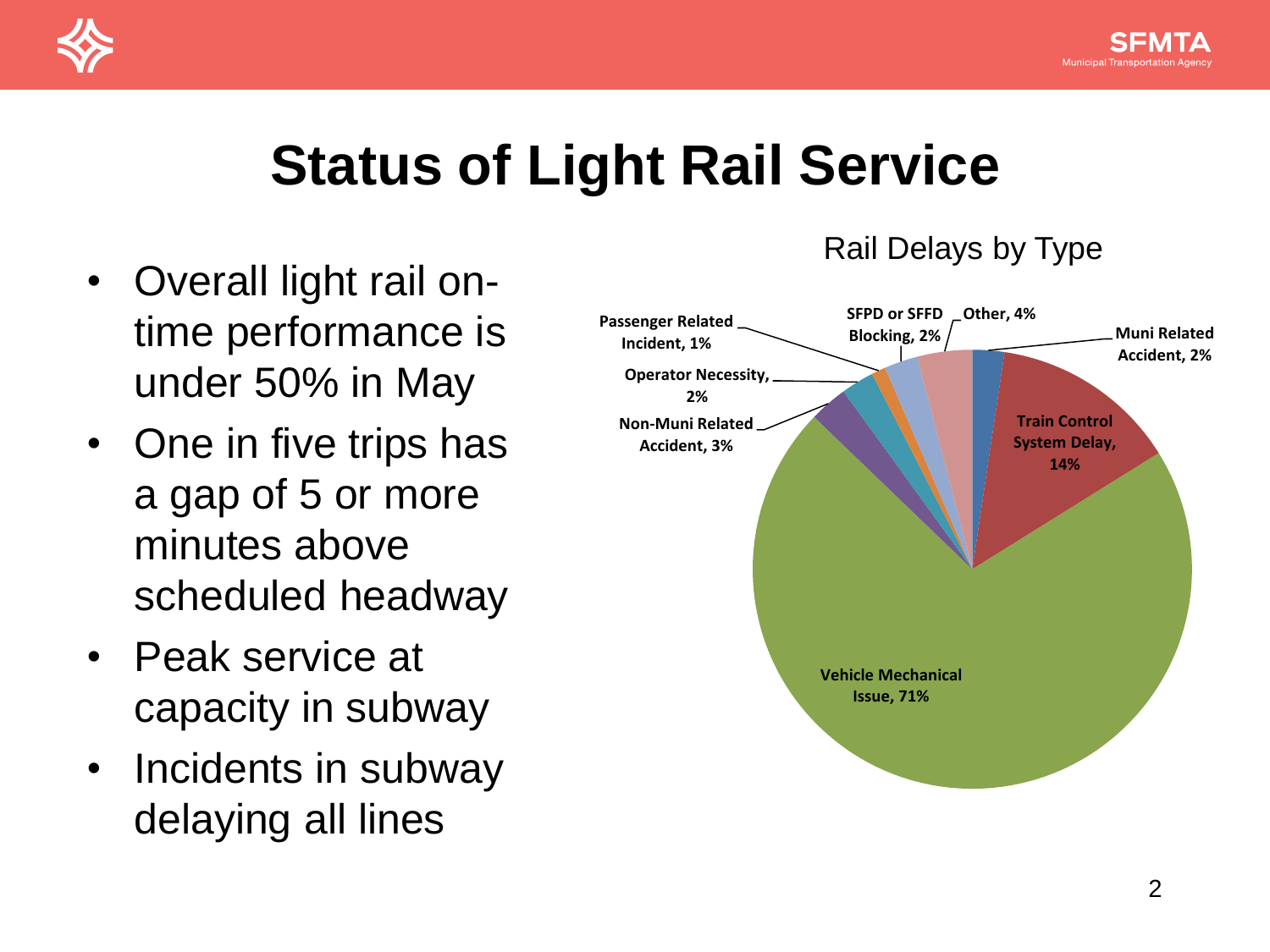



## **Factors Affecting Performance**

- **Vehicle Performance**
	- On average, each train breaks down in service every 25-30 days
	- Lower availability means more one car trains and more crowding
- **Infrastructure Performance**
	- Overhead lines
	- Track condition has led to speed restrictions
	- Major bottlenecks at 4th & King, West Portal, Church & Duboce, & Embarcadero
	- Signal priority system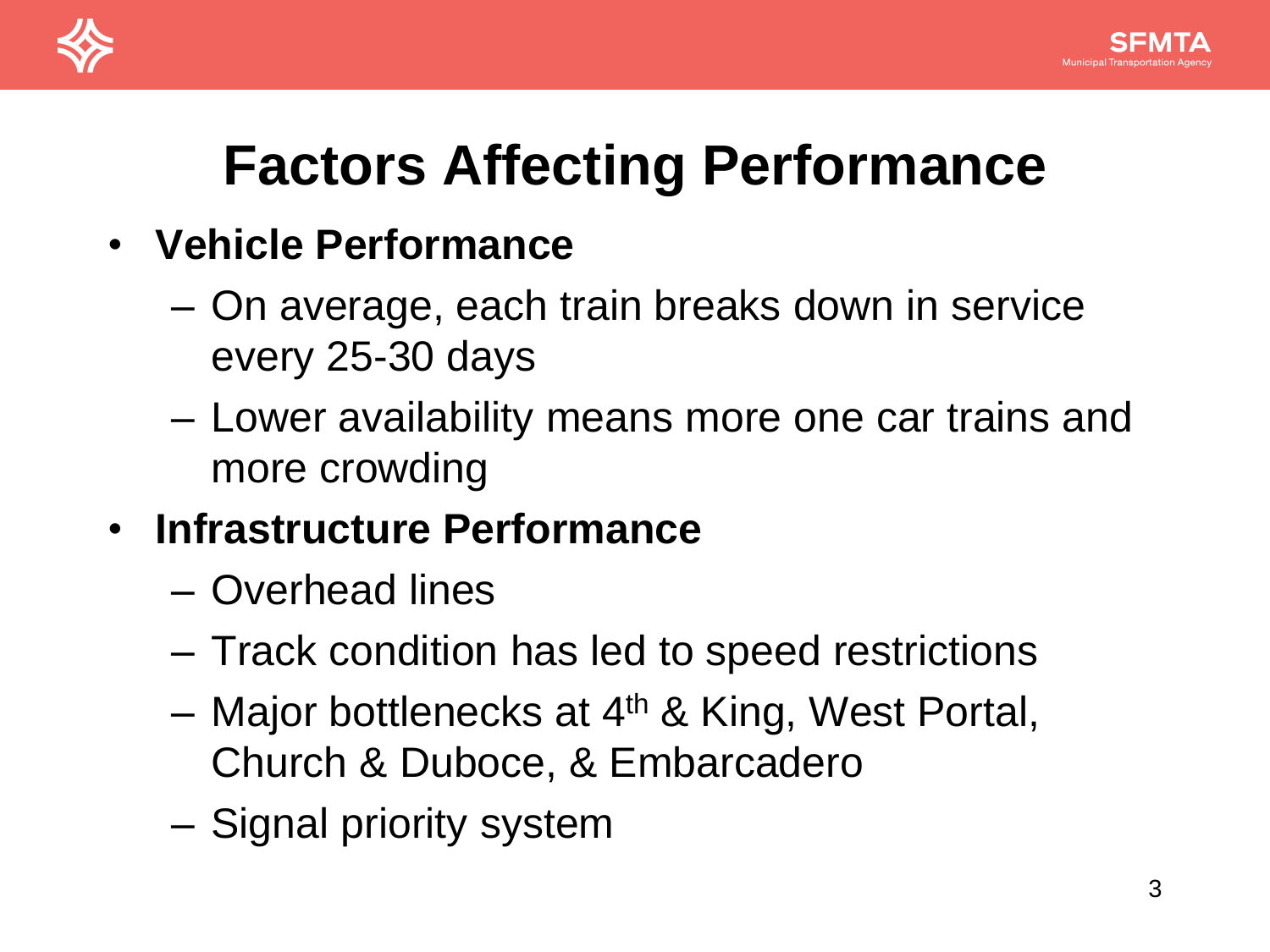



## **Factors Affecting Performance**

#### • **Service management**

- Current technology does not allow for efficient service management
- Limited supervision resources
- **Subway capacity**
	- Service limited by subway throughput capabilities
- **Schedules**
	- Not updated to current operating conditions
- **Mixed flow traffic operations** with complex subway and manual running interface at subway portals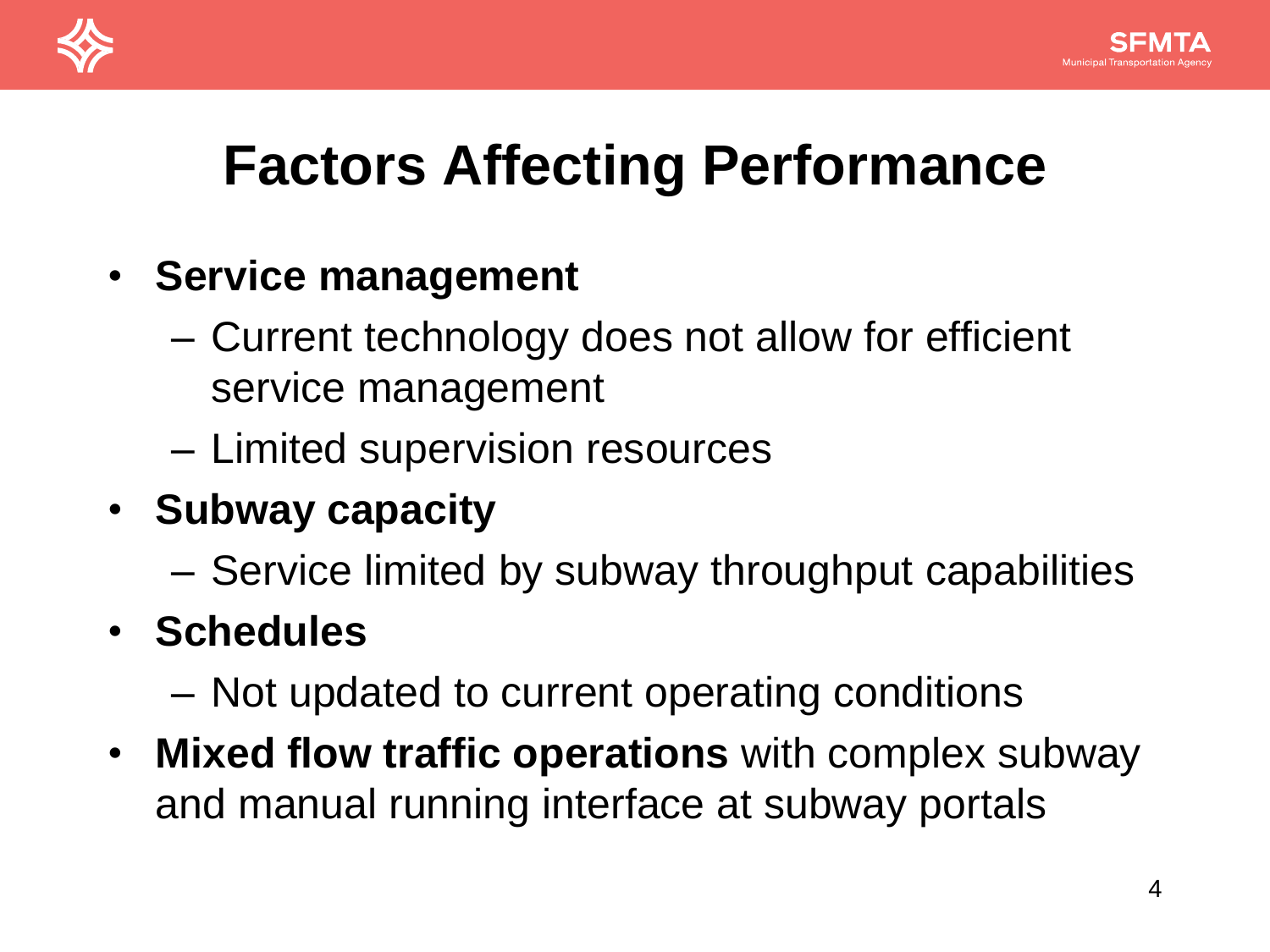

#### • **Vehicle Performance**

- Rehabilitation program completed on 1/3 of fleet
- Adjusting Breda work schedule to increase vehicle availability

### • **Infrastructure Performance**

- Independent review of overhead lines department
- Train subway entries under close scrutiny
- Signal priority repaired along Third Street and reassessing signal timing on Third Street
- Track replacement projects in the pipeline which will improve travel speeds and safety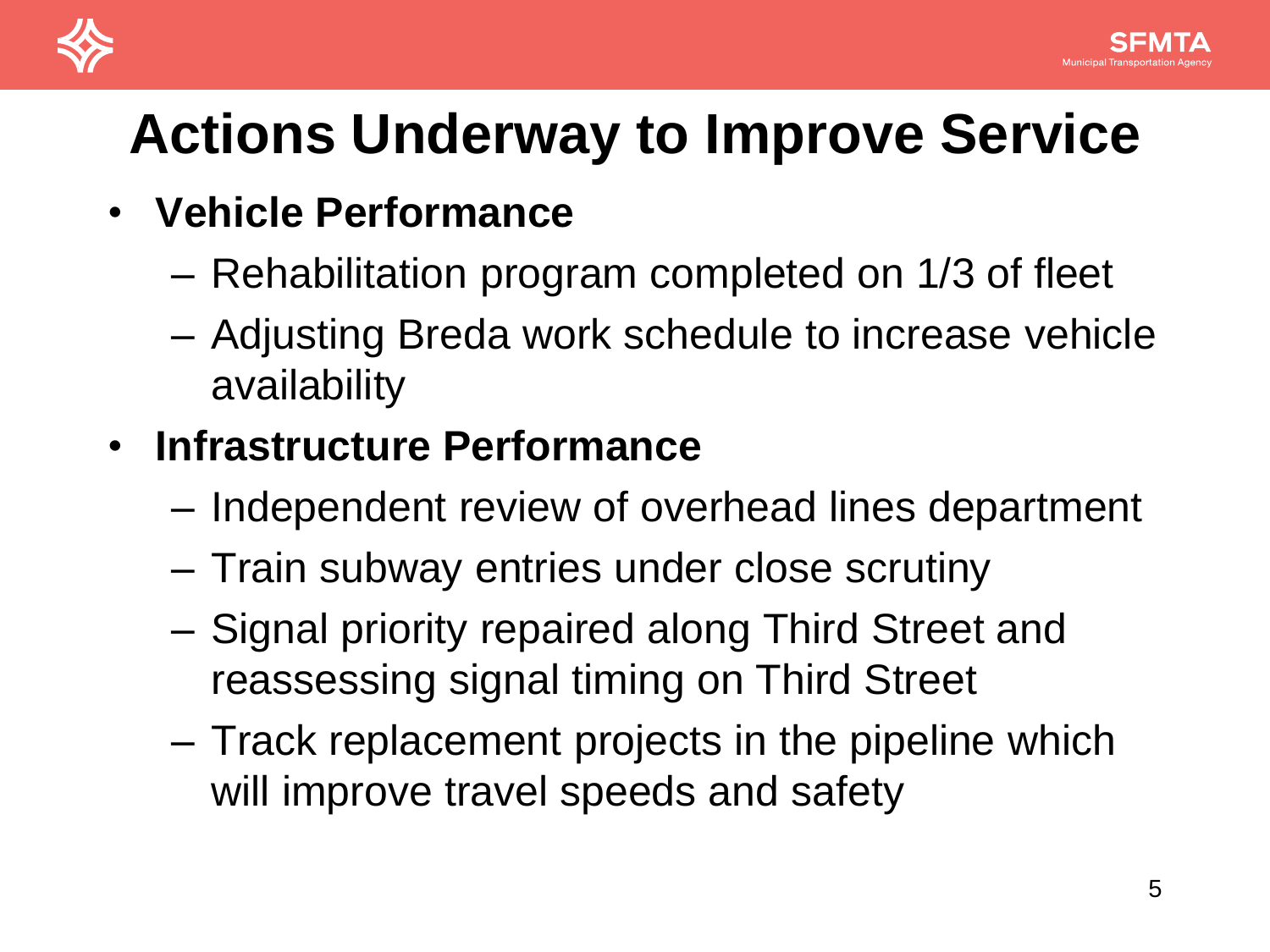



#### • **Service Management**

- Standby trains added to fill in service gaps as needed (availability permitting)
- Additional mechanics assigned to subway to expedite delays
- Troubleshooting program being rolled out to supervisors and operators to reduce delays
- Reviewing service recovery techniques to improve customer service
- Hiring additional rail supervision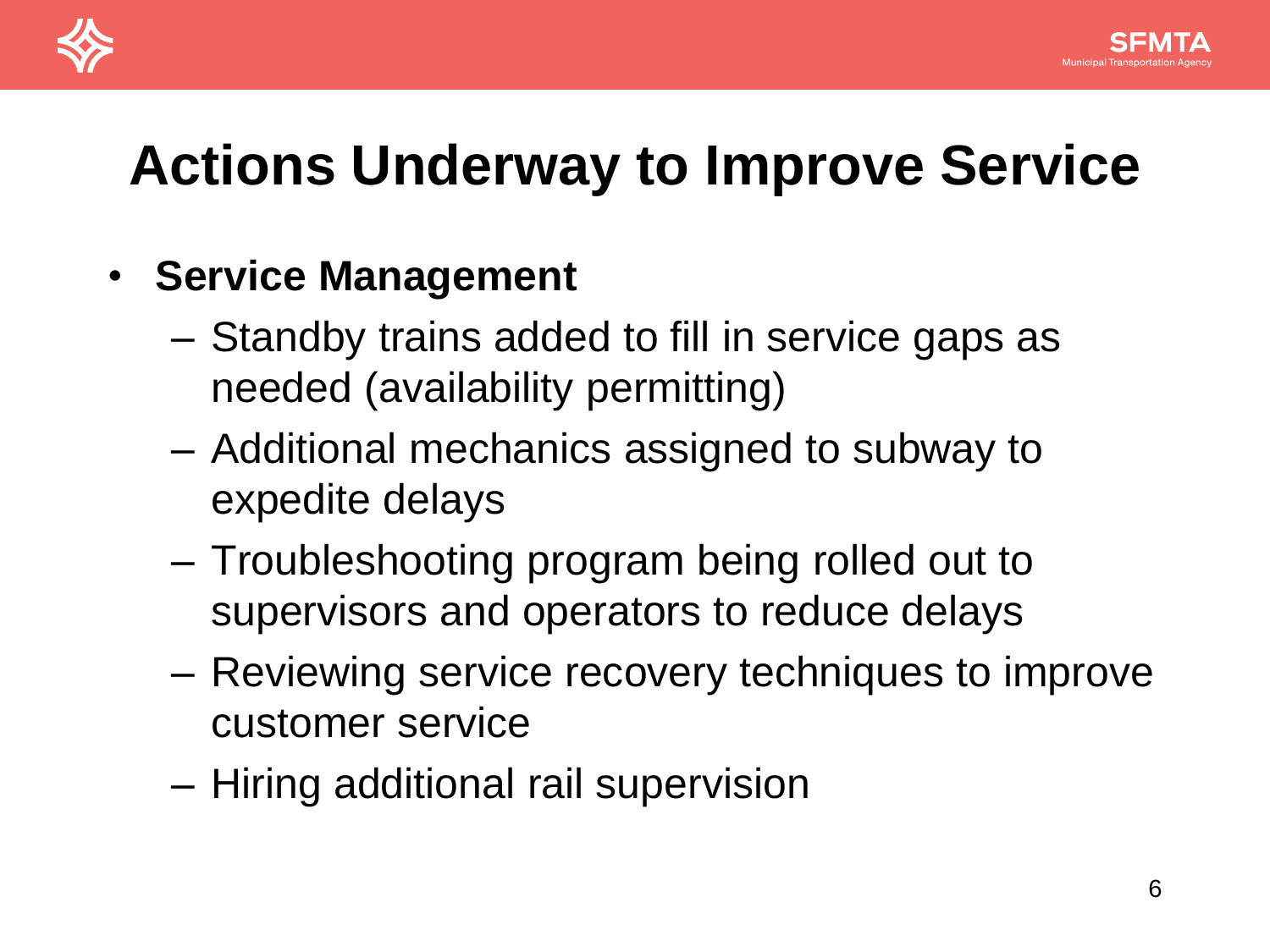

- **Schedules**
	- Updated schedules planned for implementation on July 1
	- Use of new fallback operation at Embarcadero expected to improve throughput

### • **Bottlenecks**

- Fourth/King transit priority implementation in July
- Traffic control support assigned to West Portal during PM peak
- Fallback expected to improve Embarcadero
- Reassessing manual stop locations with Safety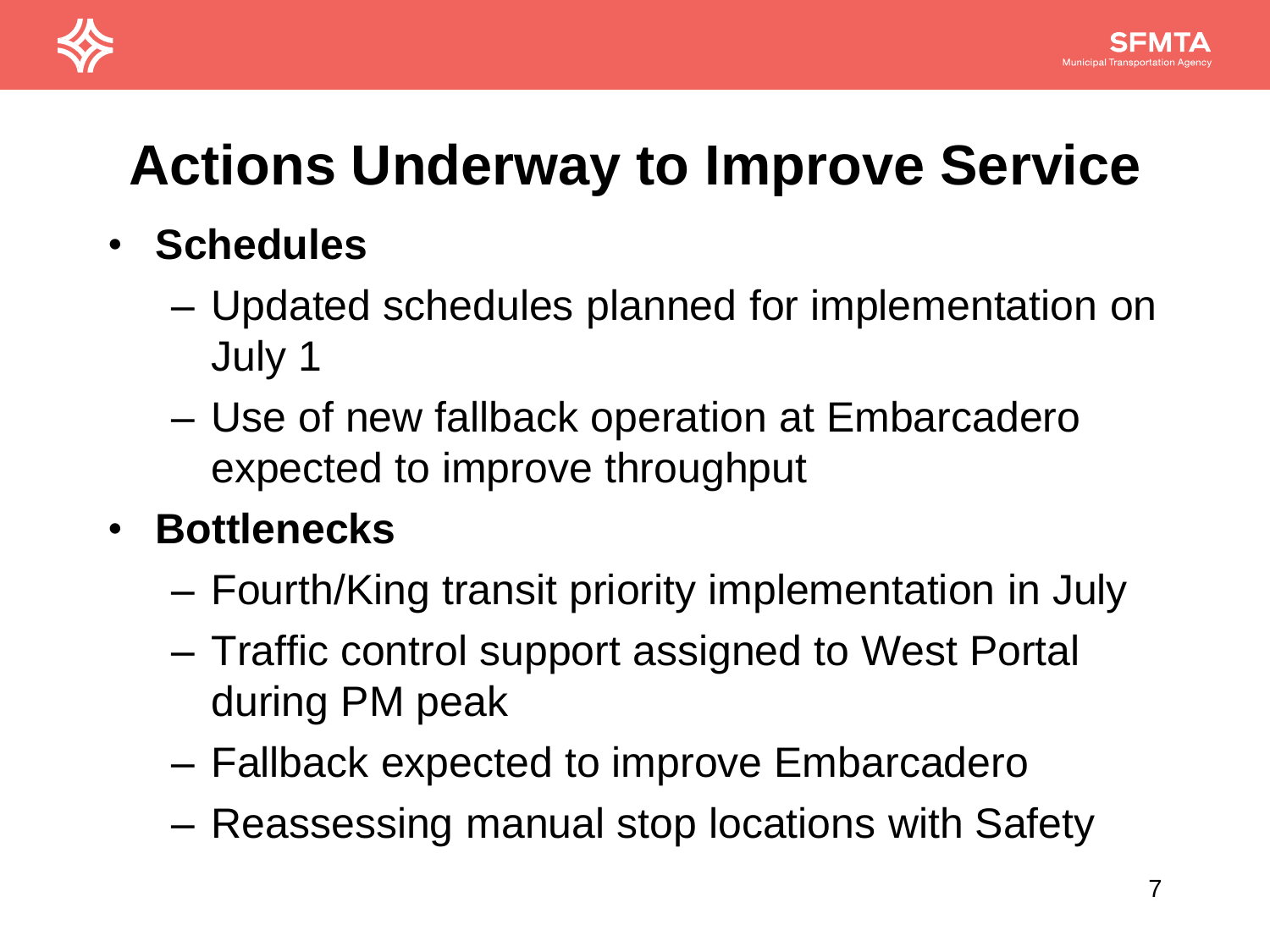

- **Technology**
	- Double berthing (testing in July)
	- Reviewing opportunities to use advanced train control system on Embarcadero
	- Assessing use of three car trains in subway to improve capacity

### • **Customer Communications**

- More frequent service updates on Twitter and NextBus signs
- Subway audio and sign upgrades within the next 12 months